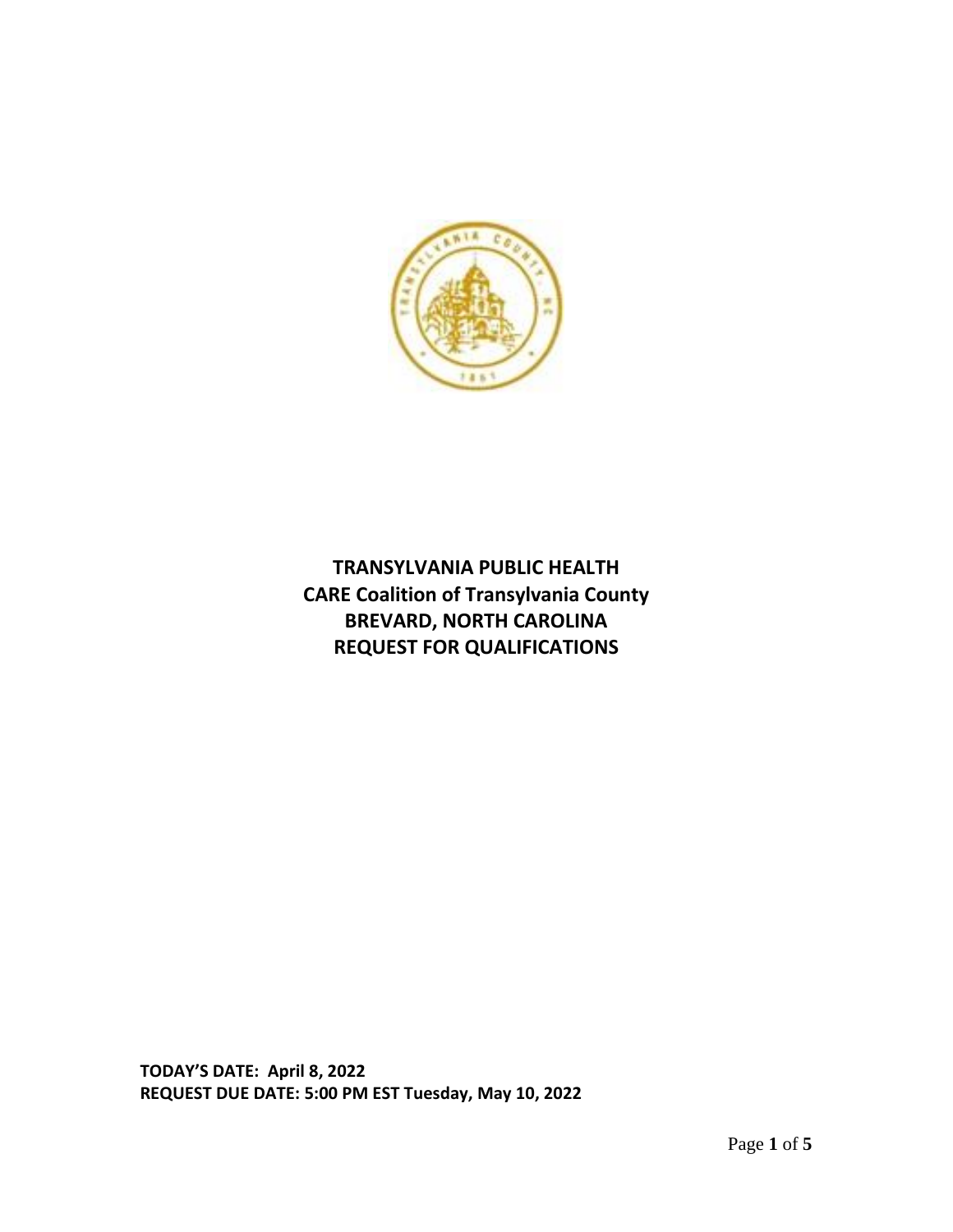# **ADVERTISEMENT FOR REQUEST FOR QUALIFICATIONS TRANSYLVANIA PUBLIC HEALTH C.A.R.E. Coalition of Transylvania County 106 EAST MORGAN STREET BREVARD, NORTH CAROLINA 28712**

Notice is hereby given that; Transylvania Public Health (TPH) is soliciting qualification statements for program planning services to the CARE Coalition of Transylvania County.

Introduction, Qualifications, Duties, and Contents of Qualification Statements may be obtained from Jennifer Galloway at the Transylvania County Finance Department, Transylvania County Administration Building, 101 South Broad Street, Brevard, NC 28712-3797, or by calling 828-884-3100 extension 1930 or emailing jennifer.galloway@transylvaniacounty.org.

Questions regarding the Request for Qualifications should be directed to Kristen Gentry, Program Director, by e-mail at kristen.gentry@transylvaniacounty.org. Questions will be accepted in writing until 5 PM on Friday, April 22, 2022.

Qualification statements are to be received no later than 5 PM Tuesday, May 10, 2022, with the envelope marked Evidence-Based Practice Research Services. Please submit two (2) copies of the proposal to:

> Jennifer Galloway, Purchasing Agent Transylvania County 101 South Broad Street Brevard, NC 28712

Also submit a digital copy to [jennifer.galloway@transylvaniacounty.org.](mailto:jennifer.galloway@transylvaniacounty.org) The TPH reserves the right to reject any and all proposals in whole or in part and to waive such informalities as may be permitted by law.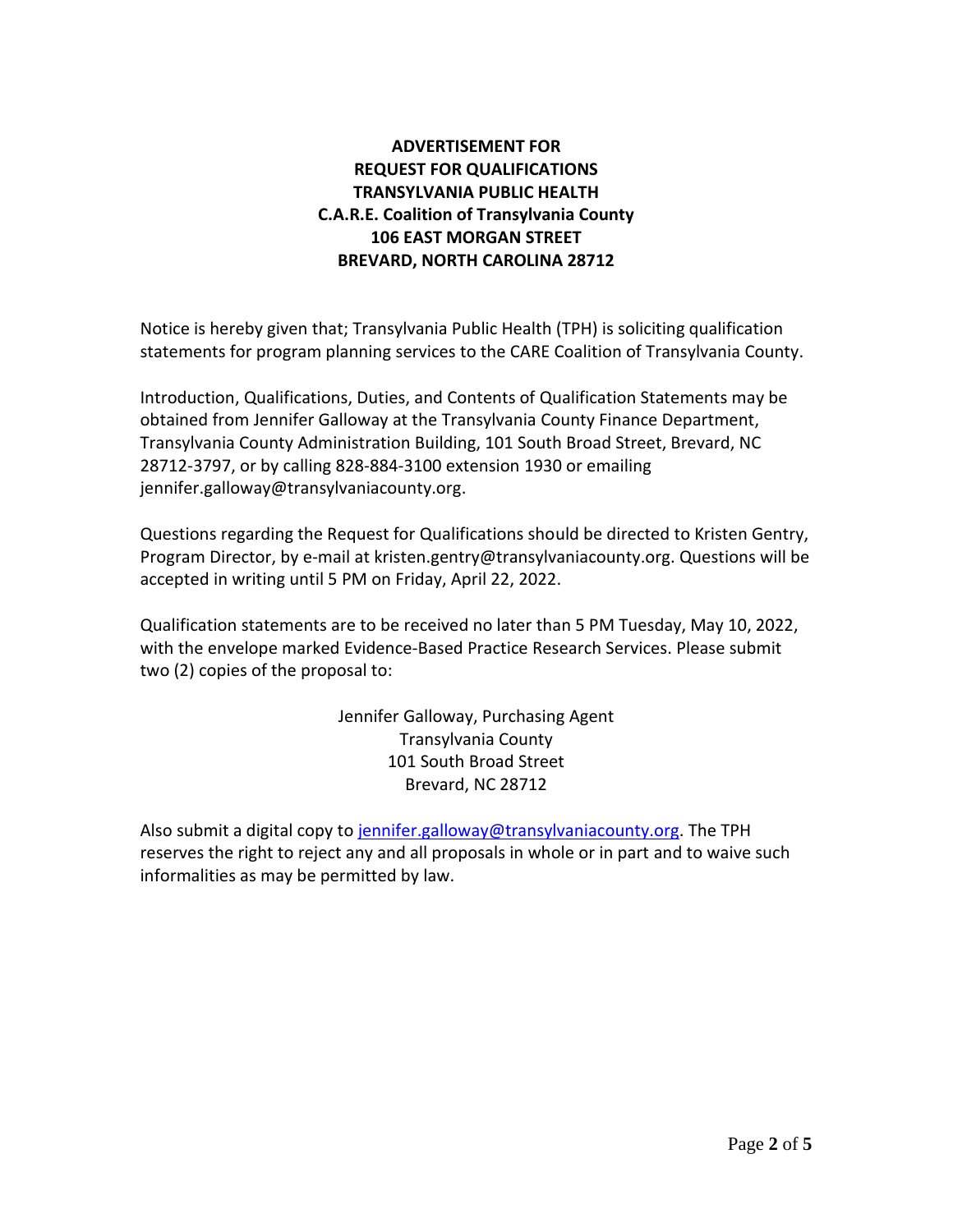## **Request for Qualifications (RFQ) Evidence-Based Practice Research Services April 8, 2022**

#### **I. Introduction**

Transylvania Public Health (TPH) is soliciting qualifications statements for the provision of evidence-based practice research services in the area of substance use/opioid use disorder (SUD/OUD) systems. These services consist of 1) researching evidence-based, rural-focused community level interventions for substance use disorder, 2) developing a cost and process implementation report for these interventions, and 3) developing a set of recommendations for local allocation of NC Opioid Settlement monies.

Firms shall include a Statement of Qualifications of both the firm and person(s) directly responsible for the work.

Transylvania County reserves the right to reject any and all submittals.

### **II. Qualifications**

• Minimal Qualifications: The contracted firm will designate project responsibilities to a staff member with relevant abilities and experience. The position will require a Master's degree or equivalent experience, two or more years of experience in a public health-related field, and proven ability to conduct in-depth qualitative and quantitative research on complex healthrelated systems, develop reports, and work with community partners. CARE anticipates that this staff member will devote approximately 200 hours to the project over a six month period, which will require 0.2FTE.

### **III. Duties**

The duties and responsibilities for this position are part of an approved work plan under the Dogwood Health Trust's "Saving Lives from Opioid Misuse" grant, as part of required program deliverables.

#### **Essential duties include:**

• **Research rural models of evidence-based interventions for substance use disorder prevention, treatment, harm reduction, and recovery.**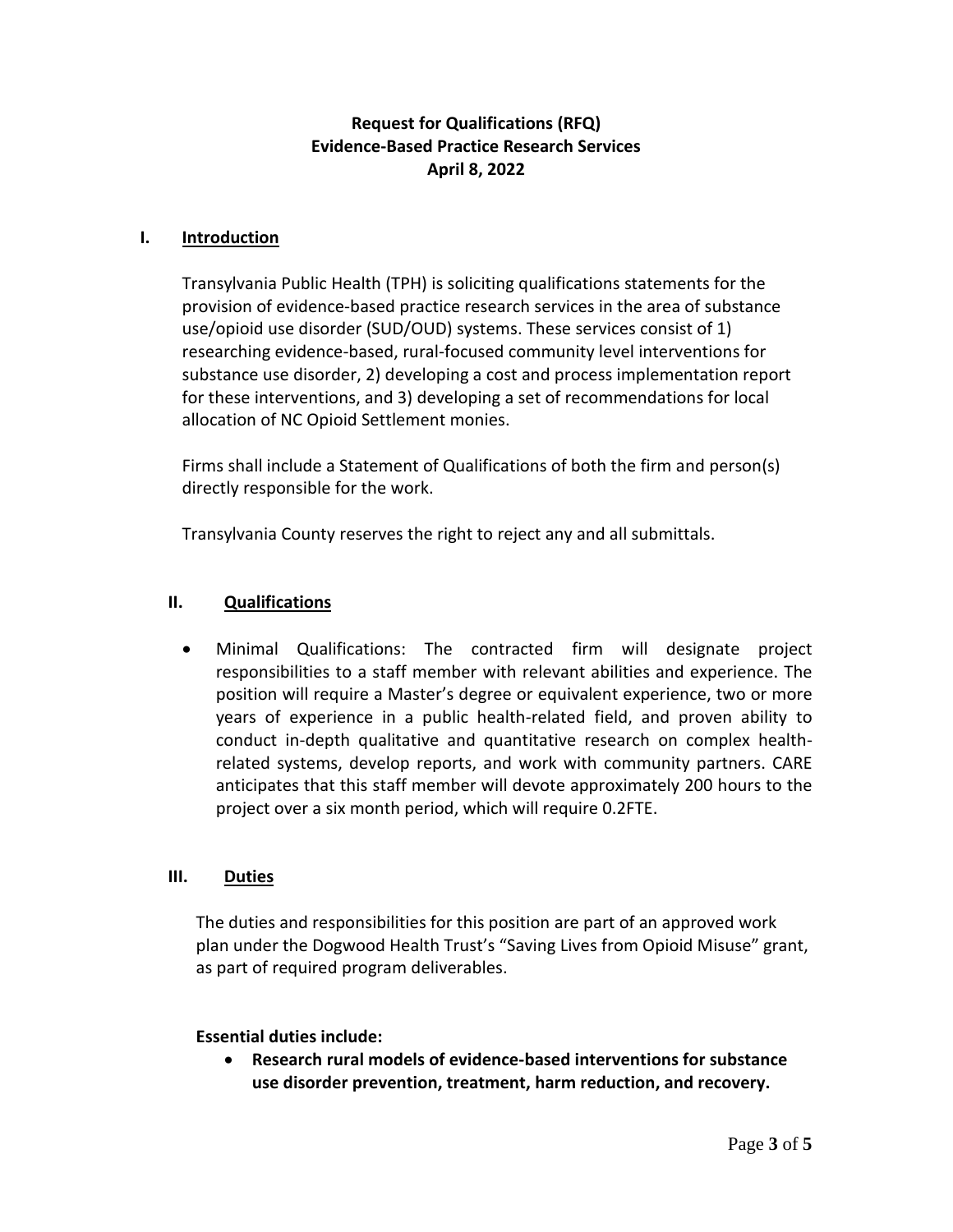• **Develop cost and process implementation report on rural, evidencebased models which align with interventions approved by the NC MOA under Option B (see [https://ncdoj.gov/wp](https://ncdoj.gov/wp-content/uploads/2021/04/Opioid-MOA.pdf)[content/uploads/2021/04/Opioid-MOA.pdf](https://ncdoj.gov/wp-content/uploads/2021/04/Opioid-MOA.pdf) for details).** 

o **Report must include specific details on required cost, structural supports, personnel, and infrastructure for effective programs/interventions.** 

- **Work with CARE staff to crosswalk report on evidence-based models with existing resources in Transylvania County.**
- **Work with CARE and media consultant to plan messaging to local leadership regarding evidence-based interventions.**
- **Work with CARE staff, coalition members, and media consultant, to develop recommendations for** 
	- o **1) criteria for allocation of NC Opioid Settlement Monies,**
	- o **2) systems and programs that could be successfully implemented in Transylvania County**
- **Meet bimonthly with Transylvania Public Health and CARE staff to discuss process, progress, and findings.**

**Deliverables:**

- **Cost and process implementation report on evidence-based, rural models for substance use disorder interventions.**
- **Set of recommendations for criteria for allocation of NC Opioid Settlement monies.**
- **Set of recommendations for evidence-based systems and programs that could be successfully implemented in Transylvania County with NC Opioid Settlement monies.**

**Timeline for program deliverables:**

- **Cost and process implementation report shall be completed by November 2022.**
- **Recommendations shall be completed by January 2023.**
- **Anticipated work load is 0.20 FTE, approximately 200 hours.**

# **IV. Contents of Qualification Statements**

Qualifications shall be submitted on 8 ½" x 11" paper. Two (2) copies must be submitted with an envelope marked Evidence-Based Practice Research Services. A digital copy must be submitted to jennifer.galloway@transylvaniacounty.org

Qualification Statements shall include:

• Firm name, address, telephone number, fax number, e-mail address and contact person(s).